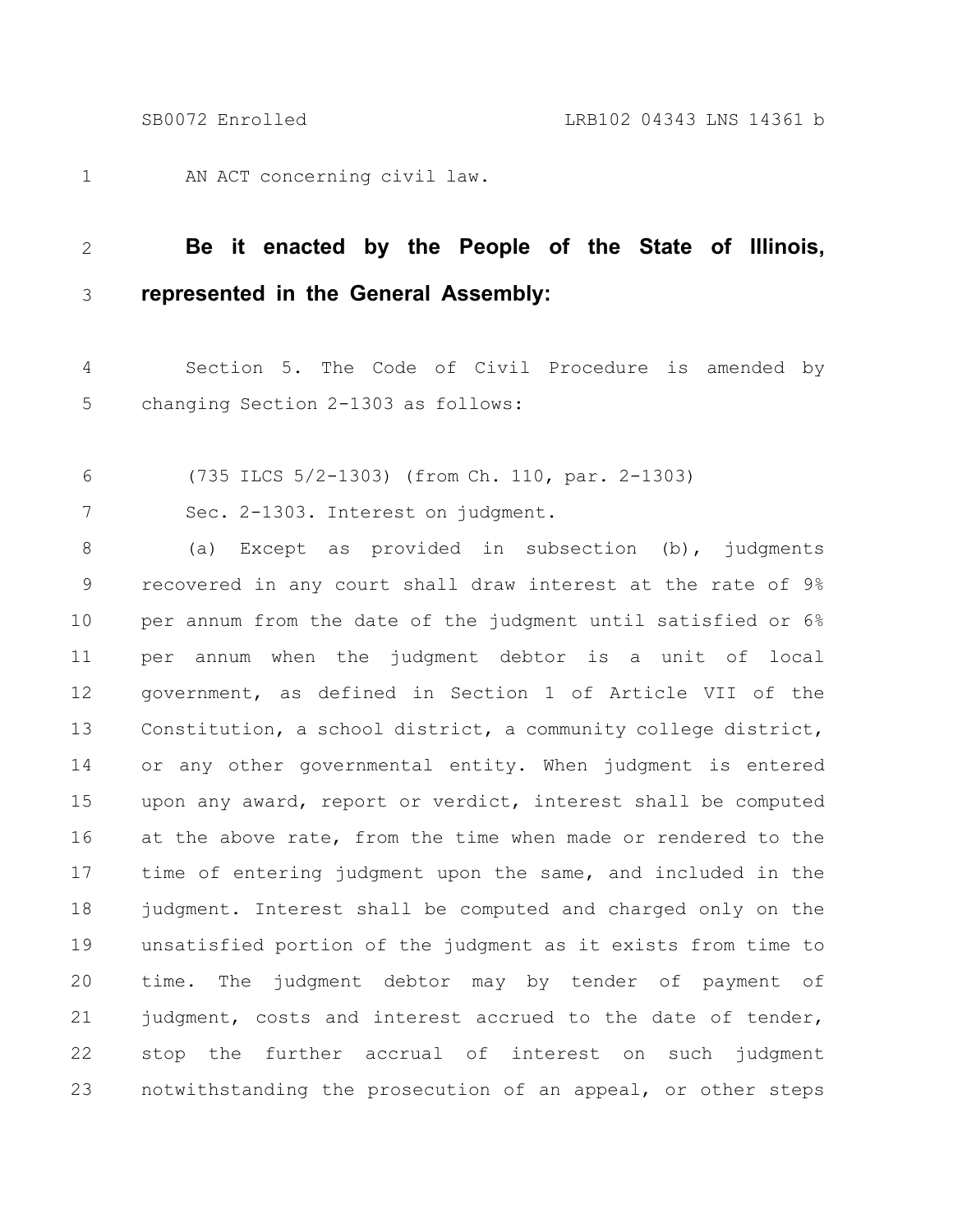SB0072 Enrolled - 2 - LRB102 04343 LNS 14361 b

to reverse, vacate or modify the judgment. 1

2

(b)(1) As used in this Section:

"Consumer debt" means money or property, or the equivalent, due or owing, or alleged to be due or owing, from a natural person by reason of a transaction in which property, services, or money is acquired by that natural person primarily for personal, family, or household purposes. 3 4 5 6 7

"Consumer debt judgment" means a judgment recovered in any court against one or more natural persons arising out of consumer debt. "Consumer debt judgment" does not include any compensation for bodily injury or death, nor any judgment entered where the debt is guaranteed by or contains a joint and several liability provision between a natural person and a business, whether or not that business is legally constituted under the laws of this State or any other state. 8 9 10 11 12 13 14 15

(2) Notwithstanding subsection (a), consumer debt judgments of \$25,000 or less shall draw interest from the date of the judgment until satisfied at the rate of 5% per annum. 16 17 18

(3) The judgment debtor may, by tender of payment of judgment, costs, and interest accrued to the date of tender, stop the further accrual of interest on the consumer debt judgment, notwithstanding the prosecution of an appeal, or other steps to reverse, vacate, or modify the judgment. 19 20 21 22 23

(4) This subsection applies to all consumer debt judgments entered into after the effective date of this amendatory Act of the 101st General Assembly. 24 25 26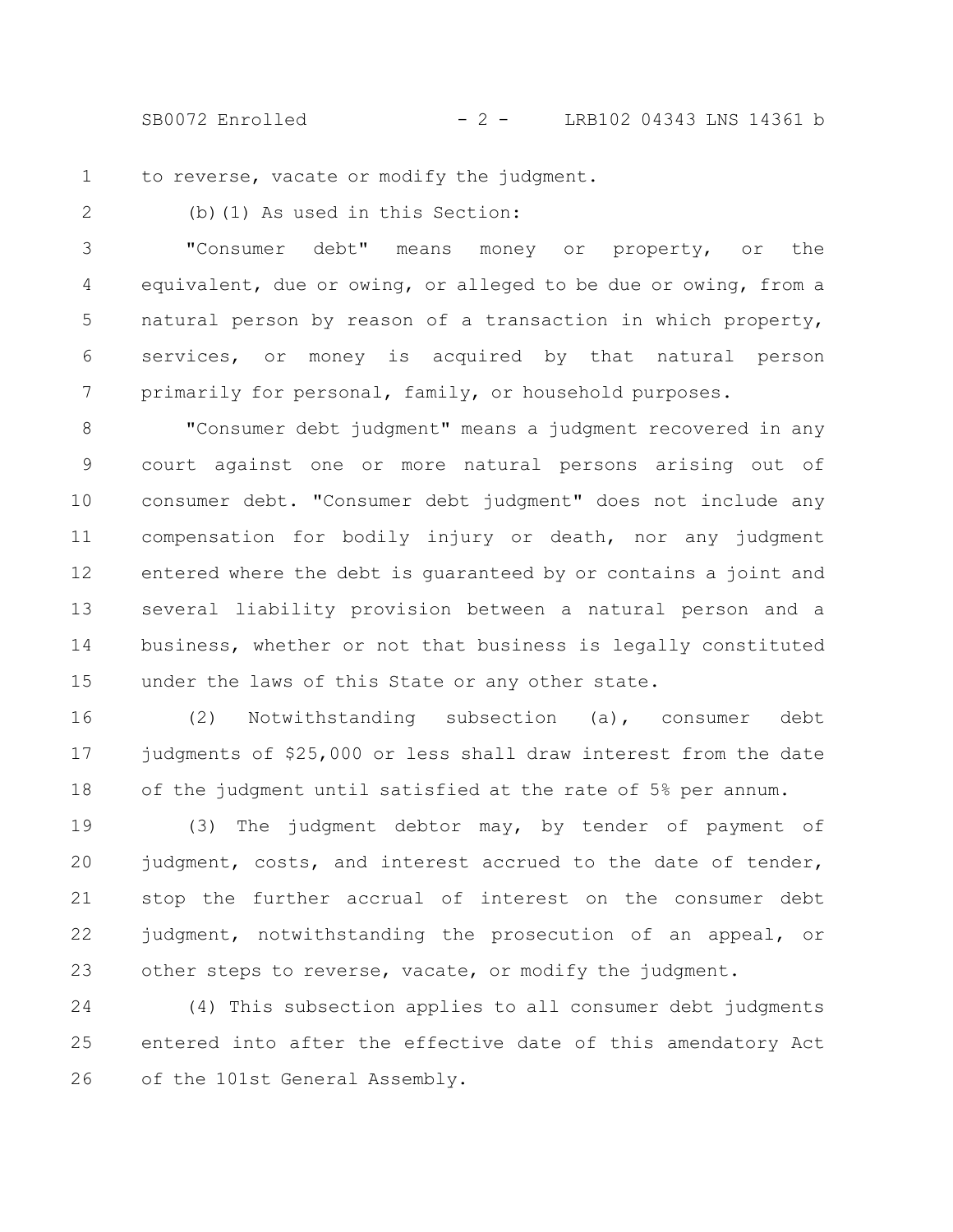SB0072 Enrolled - 3 - LRB102 04343 LNS 14361 b

| $\mathbf{1}$   | (c) In all actions brought to recover damages for personal      |
|----------------|-----------------------------------------------------------------|
| $\mathbf{2}$   | injury or wrongful death resulting from or occasioned by the    |
| $\mathcal{S}$  | conduct of any other person or entity, whether by negligence,   |
| $\overline{4}$ | willful and wanton misconduct, intentional conduct, or strict   |
| 5              | liability of the other person or entity, the plaintiff shall    |
| 6              | recover prejudgment interest on all damages, except punitive    |
| $\overline{7}$ | damages, sanctions, statutory attorney's fees, and statutory    |
| 8              | costs, set forth in the judgment. Prejudgment interest shall    |
| 9              | begin to accrue on the date the action is filed. If the         |
| 10             | plaintiff voluntarily dismisses the action and refiles, the     |
| 11             | accrual of prejudgment interest shall be tolled from the date   |
| 12             | the action is voluntarily dismissed to the date the action is   |
| 13             | refiled. In entering judgment for the plaintiff in the action,  |
| 14             | the court shall add to the amount of the judgment interest      |
| 15             | calculated at the rate of 6% per annum on the amount of the     |
| 16             | judgment, minus punitive damages, sanctions, statutory          |
| 17             | attorney's fees, and statutory costs. If the judgment is        |
| 18             | greater than the amount of the highest written settlement       |
| 19             | offer made by the defendant within 12 months after the later of |
| 20             | the effective date of this amendatory Act of the 102nd General  |
| 21             | Assembly or the filing of the action and not accepted by the    |
| 22             | plaintiff within 90 days after the date of the offer or         |
| 23             | rejected by the plaintiff, interest added to the amount of      |
| 24             | judgment shall be an amount equal to interest calculated at     |
| 25             | the rate of 6% per annum on the difference between the amount   |
| 26             | of the judgment, minus punitive damages, sanctions, statutory   |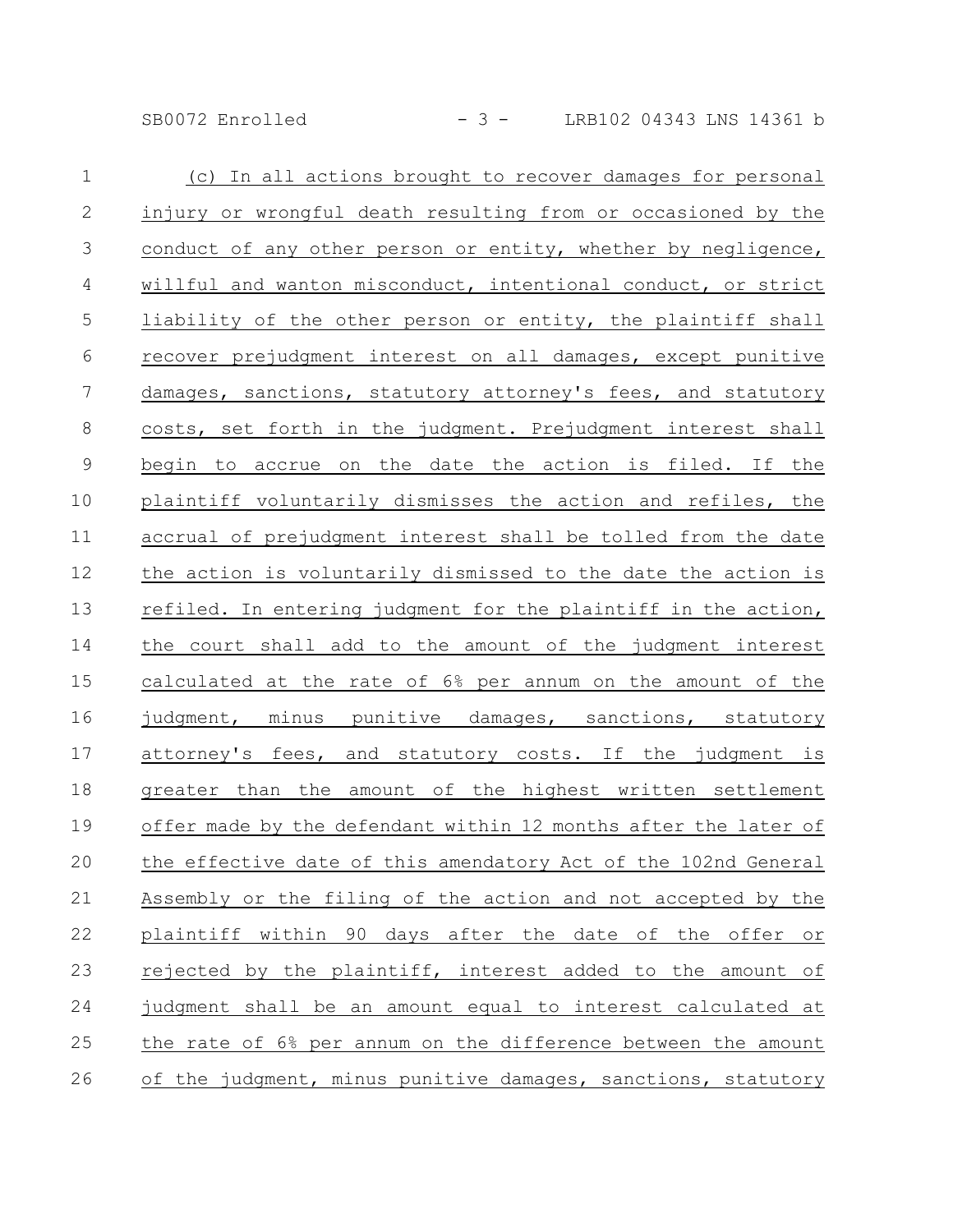SB0072 Enrolled - 4 - LRB102 04343 LNS 14361 b

| $\mathbf{1}$   | attorney's fees, and statutory costs, and the amount of the     |
|----------------|-----------------------------------------------------------------|
| $\mathbf{2}$   | highest written settlement offer. If the judgment is equal to   |
| 3              | or less than the amount of the highest written settlement       |
| 4              | offer made by the defendant within 12 months after the later of |
| 5              | the effective date of this amendatory Act of the 102nd General  |
| 6              | Assembly or the filing of the action and not accepted by the    |
| $\overline{7}$ | plaintiff within 90 days after the date of the offer or         |
| 8              | rejected by the plaintiff, no prejudgment interest shall be     |
| $\mathcal{G}$  | added to the amount of the judgment. For the purposes of this   |
| 10             | subsection, withdrawal of a settlement offer by defendant       |
| 11             | shall not be considered a rejection of the offer by the         |
| 12             | plaintiff. Notwithstanding any other provision of<br>this       |
| 13             | subsection, prejudgment interest shall accrue for no longer     |
| 14             | than 5 years.                                                   |
| 15             | Notwithstanding any other provision of law, neither the         |
| 16             | State, a unit of local government, a school district,           |
| 17             | community college district, nor any other governmental entity   |
| 18             | is liable to pay prejudgment interest in an action brought      |
| 19             | directly or vicariously against it by the injured party.        |
| 20             | For any personal injury or wrongful death occurring before      |
| 21             | the effective date of this amendatory Act of the 102nd General  |
| 22             | Assembly, the prejudgment interest shall begin to accrue on     |
| 23             | the later of the date the action is filed or the effective date |

of this amendatory Act of the 102nd General Assembly. 24

(Source: P.A. 101-168, eff. 1-1-20.) 25

Section 99. Effective date. This Act takes effect July 1, 26